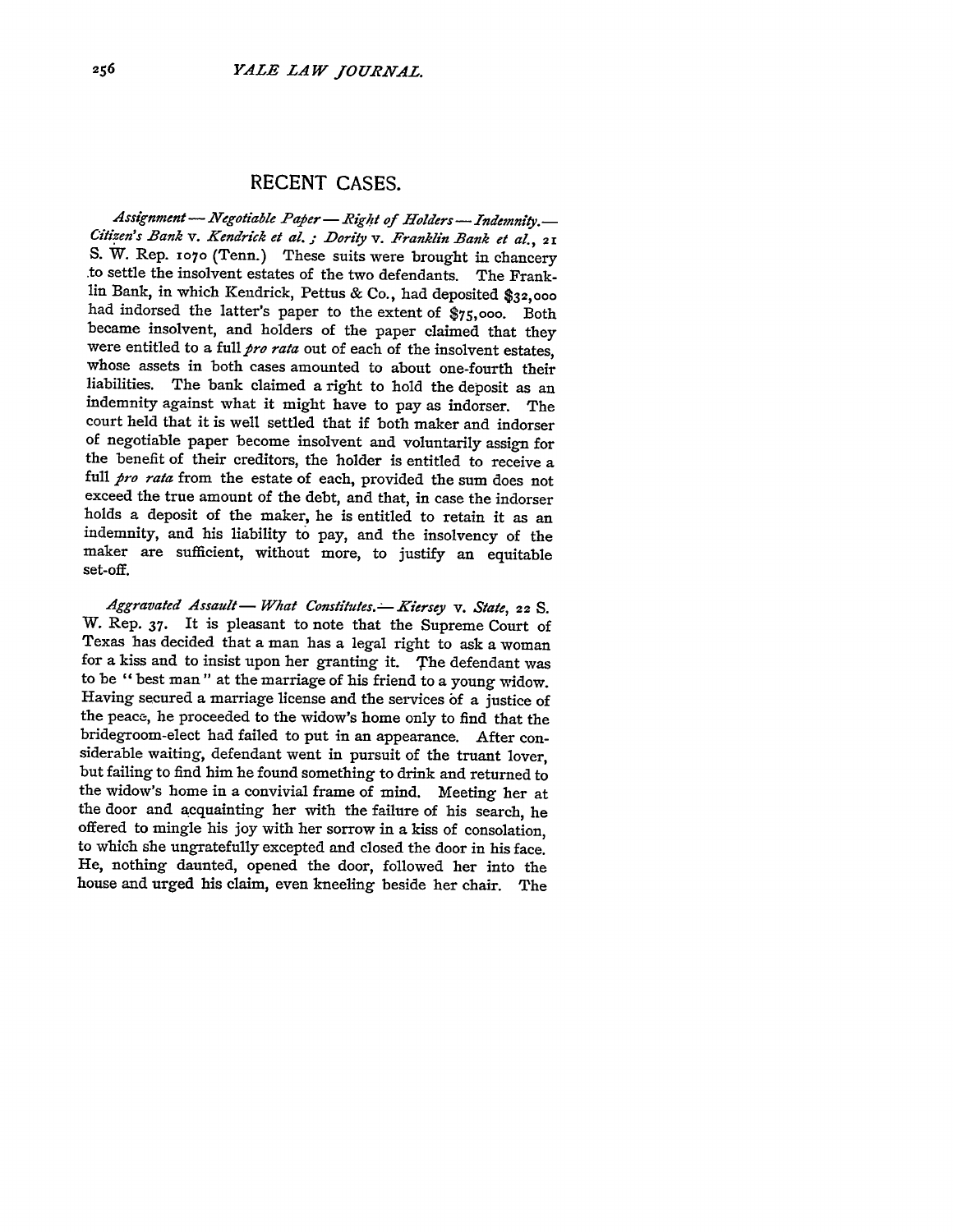law was allowed to take its course, he was prosecuted and found guilty of aggravated assault, but on appeal the court held that his conduct did not constitute an assault.

*Consolidation of Actions* - *Injunction.- Gulf C. &- S. F. Ry. Co. v. Bacon et a.,* **21 S.** W. Rep. **783** (Tex.) Appellants, averring that separate suits were brought by each of the appellees, when they were either partners'or the right to sue belonged to one only, below the jurisdictional amount of the county court, before a justice of the peace, petitioned for an injunction to consolidate the two suits, alleging that such a magistrate would refuse to do so and was disinclined to decide such suits correctly. Held, that it could not be assumed that the justice of the peace would refuse to accord to appellant any legal right, and that, since it had the right to have the suits consolidated before trial, an injunction for that purpose was properly refused by the lower court.

*Judgment for Costs* **-** *Clerk's and Witnesses' Interest in.* **-** *Hoover et al. v. Missouri Pac. Ry. Co.,* **21** S. W. Rep. **1076** (Mo.) Plaintiff' recovered judgment and costs against defendant in lower court, but, in accordance with a stipulation entered **by** the parties, judgment was rendered in the Supreme Court, taxing plaintiff with costs. The clerk of the lower court and witnesses, filing affidavits to show plaintiff's insolvency, asked that the costs be retaxed. Held, that the judgment for costs was not rendered in their favor, and the fact that officers of the court and witnesses have acquired in some sense a beneficial interest in a judgment gives them no right to interfere in a compromise between the parties.

*Public Schools- Eligibility of Women.- Commonwealth v. Jenks,* **26** Atl. Rep. **371** (Penn.) The Board of Control of the Philadelphia public schools refused to approve the selection of a woman to an office to which she was eligible by the Constitution of Pennsylvania, and also by the rules of the board relating .to experience. Petition for mandamus to compel the board to approve her selection. Held, that the board had discretionary powers in determining the choice of teachers. That the constitution and rules did not require the selection of a woman simply because she becomes an applicant. Although a woman should not be rejected solely on account of her sex, yet, the board in its selection, should take into account the character of the pupils of the school, and the sex of the applicants, so far as it concerns the maintenance of discipline.